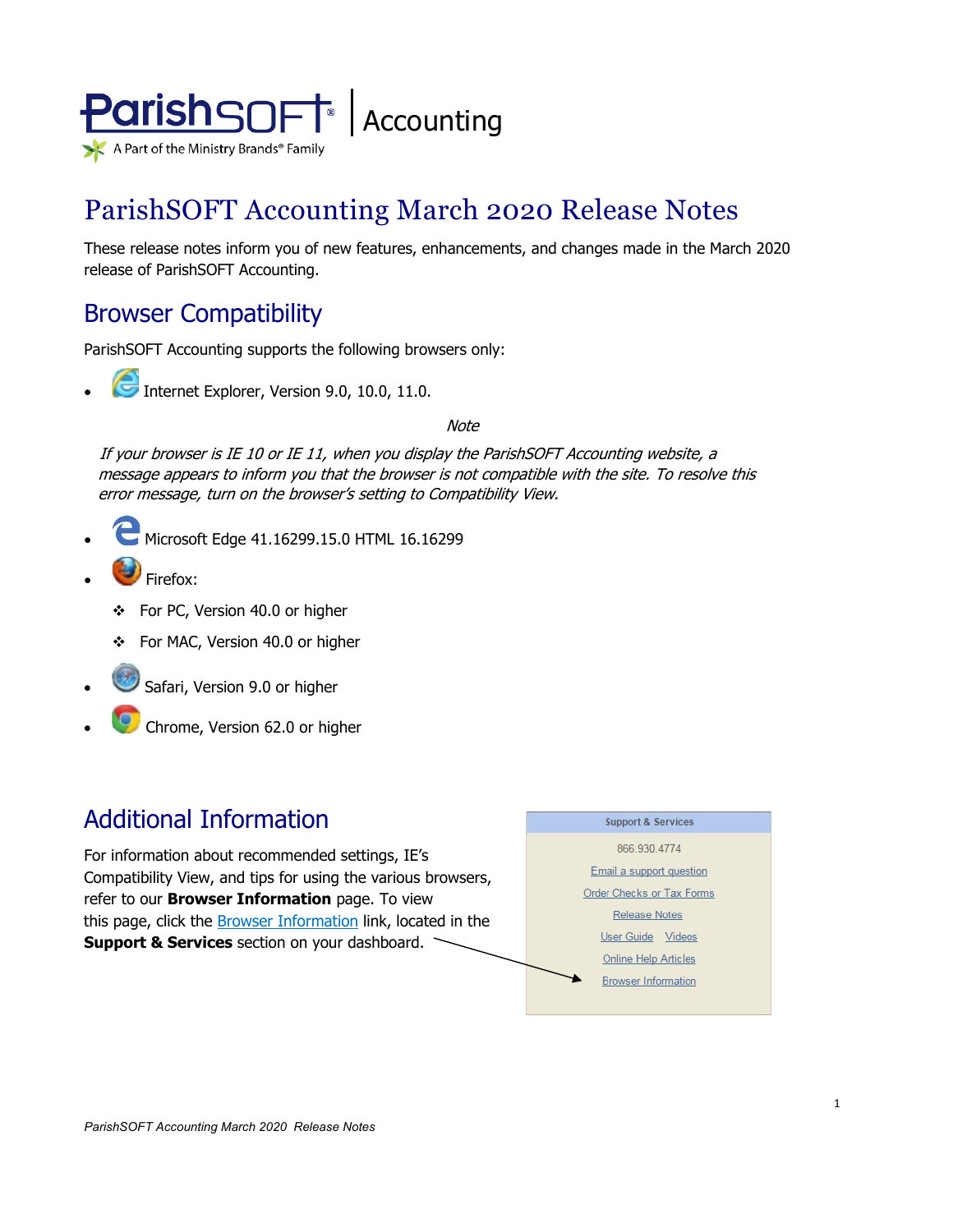## What's New

**Ledger and Payables** 



#### Added Ability to Change the Name of a Primary Bank Account

Users of the Primary and Subsidiary Bank Account feature can now change the name of the primary bank account. Here's how:



- 2. Select **Primary and Subsidiary Bank Accounts.**
- 3. In the **Primary Bank Account** dropdown list, select the primary bank account whose name you want to change.
- 4. Click Rename to open the **Rename Primary Bank Account** window. For example:

|                                  |      | <b>Rename Primary Bank Account</b> |  |
|----------------------------------|------|------------------------------------|--|
| Primary Bank Account Name: Chase |      |                                    |  |
|                                  | Save | Close                              |  |

- 5. In the **Primary Bank Account Name** field, type the new name of the primary bank account.
- 6. Click  $\frac{Save}{}$  to save the change.

The name of the bank account is updated in the Primary Bank Account dropdown list.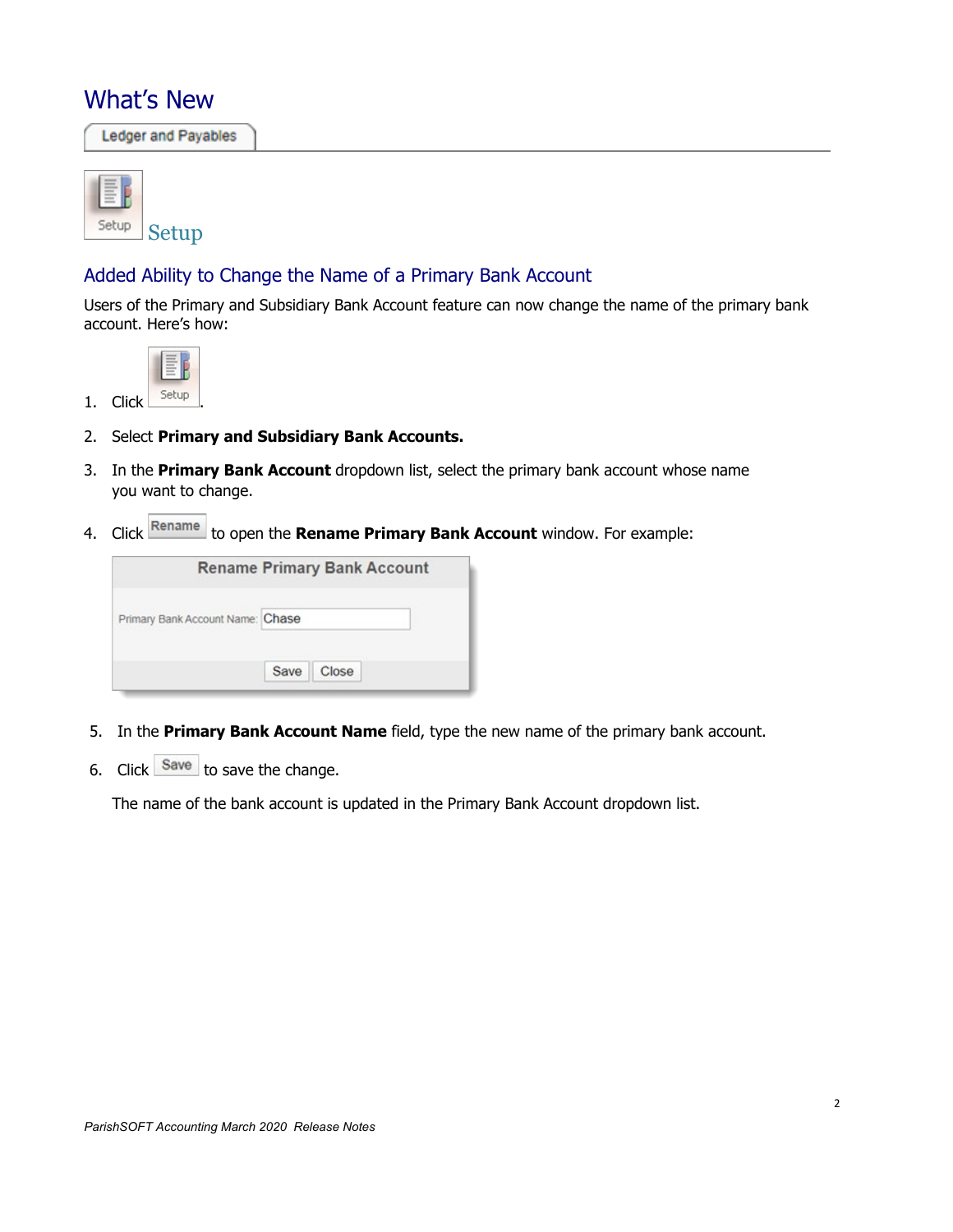

### Added Ability to Save Bank and Credit Card Reconciliations for Future Editing

Previously in the reconciliation process when the **Difference** field showed **0.00**, no option was available to enable users to save the reconciliation and return later to finalize (submit) it. We recognize that even though the system shows a zero difference for a reconciliation, there are times when users want to wait for additional transactions to clear before finalizing (closing and locking) it.

To address this need to keep a reconciliation open for editing until you are ready to finalize it, we revised the reconciliation process. Following is an explanation of the revised process:

1. Clear transactions until the reconciliation shows **0.00** in the **Difference** field.

The label on the **Submit** button changes to **Reconcile**.

2. Click Reconcile

#### The system displays this new message:



- 3. Do one of the following:
	- If you are ready to finalize the reconciliation,  $\text{click}$  are

The system locks the reconciliation and prevents future changes to it. In the list of reconciliations, the system marks the status of the reconciliation as Reconciled:



• If you are not ready to finalize the reconciliation, click  $\left| \right|$  Cancel

The system saves the reconciliation and allows you to make future changes.

When you are ready to resume work, as shown below, select the link for the reconciliation to reopen it:

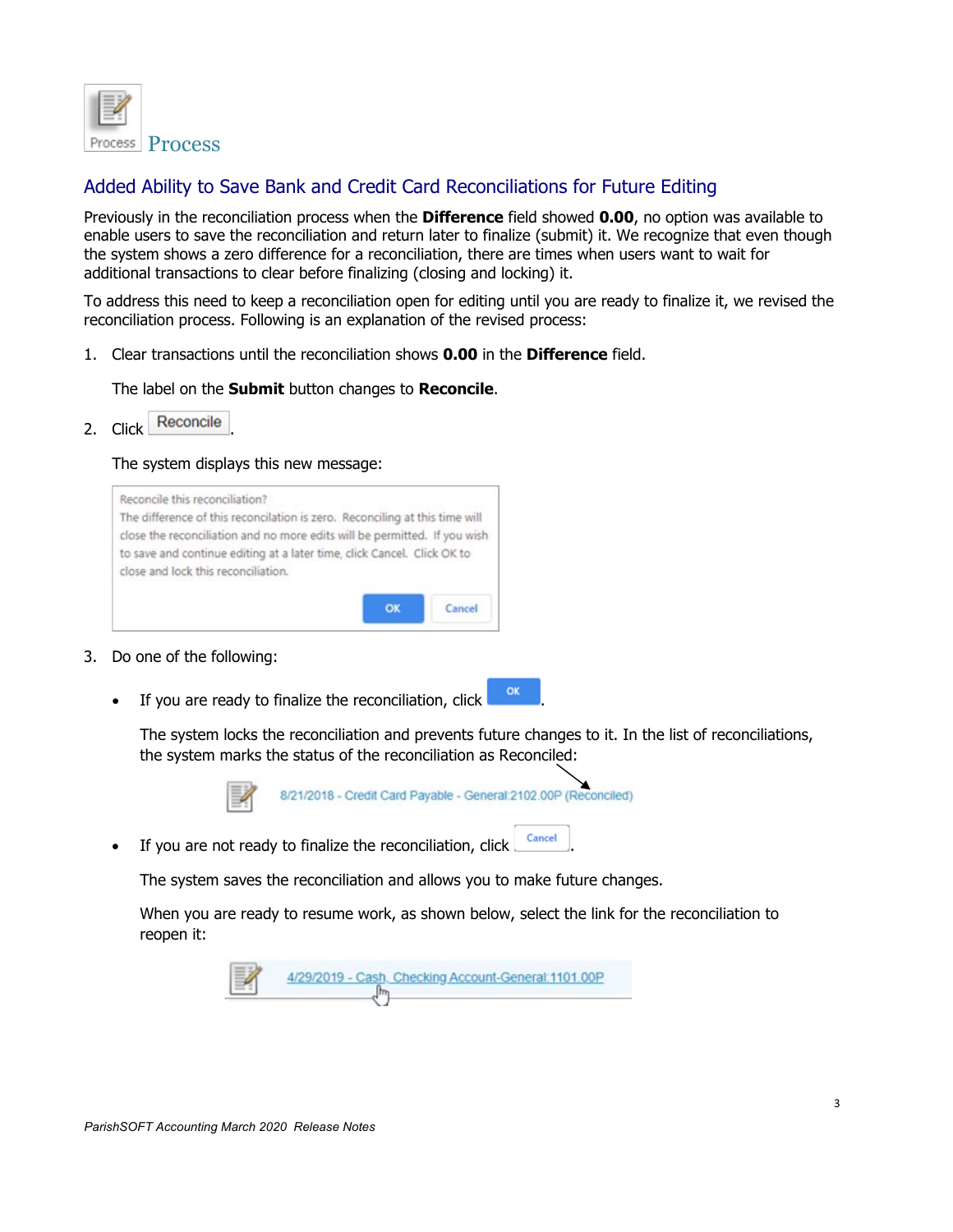Payroll

| Enrms | Forms |
|-------|-------|

### Form 941 and Schedule B (Form 941) Updated to 2020

The following forms have been updated to the year 2020:

- IRS Form 941- Employer's Quarterly Federal Tax Return
- Schedule B that accompanies Form 941 for reporting payroll taxes and adjustments

| <b>Accounts Receivable</b>                                    |  |  |
|---------------------------------------------------------------|--|--|
| <b>KER</b><br>Payments<br>Payments                            |  |  |
| Users Can Now Select Any Account for Credit Memo Overpayments |  |  |

Previously when applying an overpayment to a credit memo, users could only select Income and Dedicated accounts from the **Account** dropdown list. Now, when selecting an account, users can select any account to apply a credit memo to.

|                                                   | ⋓<br>Apply Overpayment to Credit Memo                                                                                     |
|---------------------------------------------------|---------------------------------------------------------------------------------------------------------------------------|
|                                                   | Account selection is required to continue.                                                                                |
| Product/Service:<br>Account<br><b>AR Account:</b> |                                                                                                                           |
|                                                   | The Accounts dropdown list now<br>includes all accounts so you can now<br>choose any account to apply credit<br>memos to. |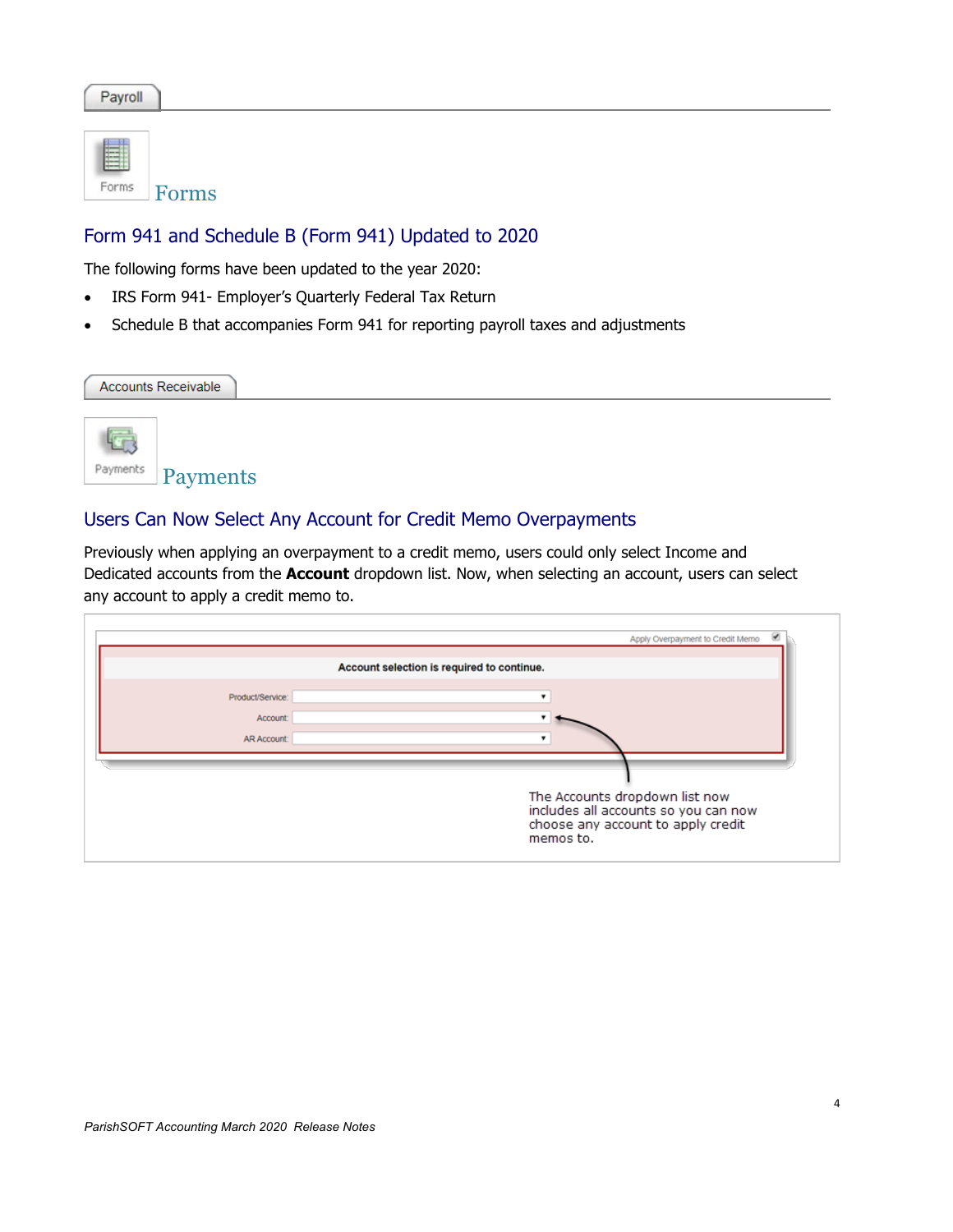#### Added the Ability to Print the Format of a Report

Reports in the Statements of Activity and Statements of Financial Position groups now feature a **Print Format** button. This button enables you to obtain a detailed look at the styles and formatting currently applied to the rows, columns, and content of a report. You can use this information to change the appearance of a report.

#### Added Ability to Copy Rows in an Existing Report

Do you ever need to copy the content of a single row or multiple rows in one section of a report to another section of a report? To avoid having to manually re-enter that content, you can now use the new Copy Rows feature. This feature was added to reports in both the Statements of Activity and Statements of Financial Reports groups.

Follow these steps to copy row in a report:

- 1. Open the desired report in the Statements of Activity or Statements of Financial Position group.
- 2. At the top of the report, select the **Rows** tab, as shown below:

|             | 'Operating Committee Income and Expense |
|-------------|-----------------------------------------|
| <b>Rows</b> | Columns                                 |

- 3. To copy rows, complete the following:
	- a) At the bottom of the **Rows** tab, click copy Rows
	- b) In the **Copy Rows** window, do the following:
		- Specify the range of the rows you want to copy by entering the number of the first row in the **Starting Line #** field and the number of the last row in the **Ending Line #** field. If you want to copy one row only, enter the same number in both fields.
		- Specify where the row or range of rows should be copied by entering the line number in the **Insert After Line #** field.
	- c) Click Save

The system copies the rows after the line number you specified.

Note

If you copy a row by mistake, you can remove it by selecting it and then clicking Delete Row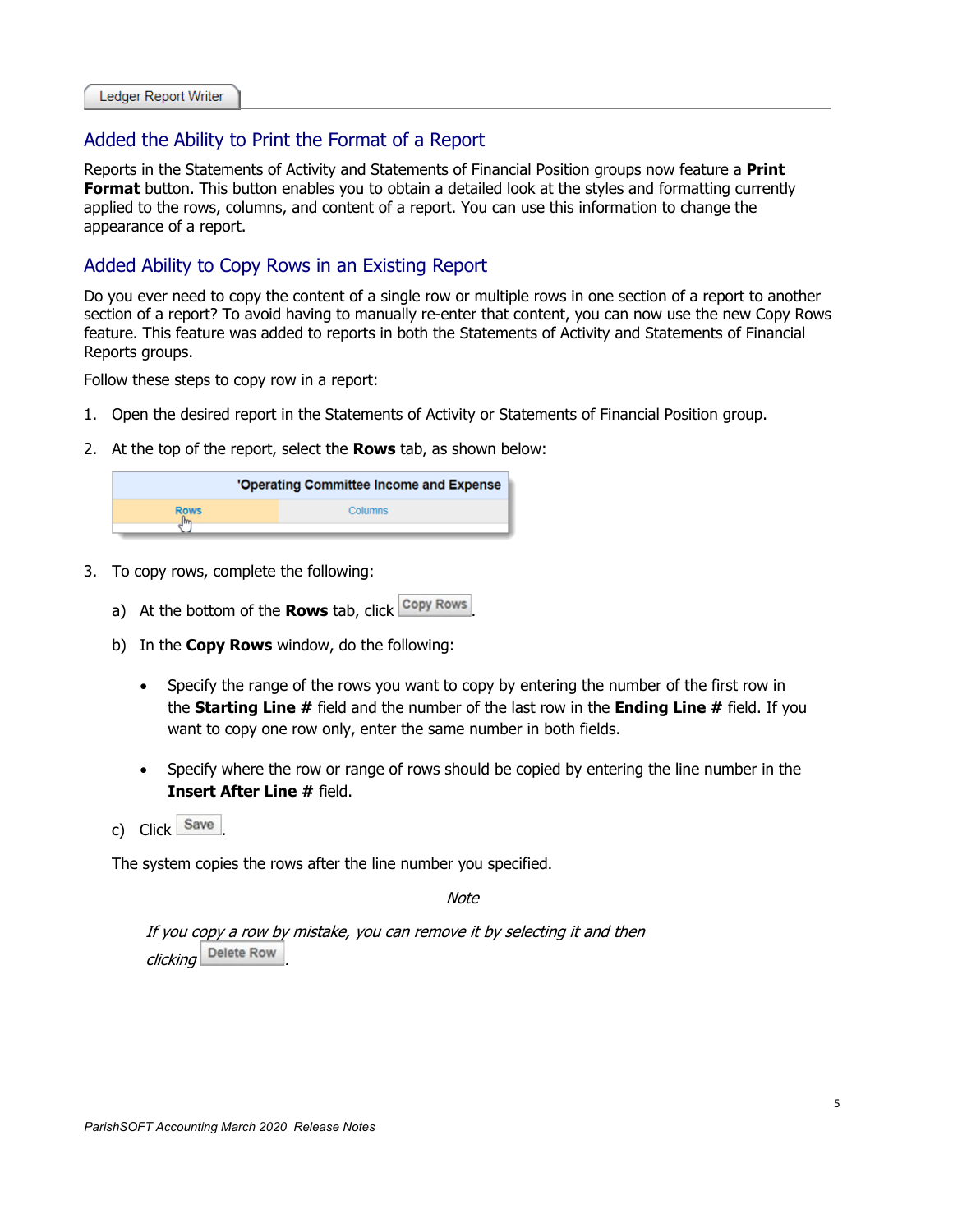#### Added Ability to Create Reports with Custom Date Ranges

The setup for reports in the Statements of Activity and Statements of Financial Position groups now provides options that let you specify custom date ranges and add them as columns to existing reports or newly created ones. This new feature enables you to meet your organization's unique business needs by generating reports for specific date ranges.

To add custom date ranges to a report, complete the following:

- 1. Select **New Report** or open an existing Statement of Activity or Statement of Financial Position report.
- 2. Select the **Columns** tab, as shown below:

| 'Operating Committee Income and Expense |  |
|-----------------------------------------|--|
| Columns                                 |  |
|                                         |  |

The 13 new custom date range options are listed in the **Column Format** group, as shown below:

| General                    | Row                |
|----------------------------|--------------------|
| <b>Column Format</b>       |                    |
| Total Actual 3 Years Ago   |                    |
| Total Actual 4 Years Ago   |                    |
| Total Actual 5 Years Ago   |                    |
| Last Year Annual Budget    |                    |
| Next Year Annual Budget    |                    |
| Next Year +1 Annual Budget |                    |
| YTD Last Year Budget       |                    |
| Custom Date Range 1        |                    |
| Custom Date Range 2        | Select a column to |
| Custom Date Range 3        | add to a report    |
| Custom Date Range 4        |                    |
| Custom Date Range 5        |                    |
| Custom Date Range 6        |                    |
| Custom Date Range 7        |                    |
| Custom Date Range 8        |                    |
| Custom Date Range 9        |                    |
| Custom Date Range 10       |                    |
| Custom Date Range 11       |                    |
| Custom Date Range 12       |                    |
| Custom Date Range 13       |                    |
|                            |                    |

- 3. For each custom date range column you want to add to the report, complete the following:
	- a) In the **Column Format** list, select a **Custom Date Range** option. Then, click **Add Column**

The **Add Custom Date Range** window opens. For example:

| <b>Add Custom Date Range 1</b>                                               |                       | χ |
|------------------------------------------------------------------------------|-----------------------|---|
| Text:<br><b>Custom Date Range 1</b>                                          |                       |   |
| Start Date:<br>Actual Or Budget: <sup>1</sup> Actual<br>$\blacksquare$ Print | End Date:<br>G Budget |   |
|                                                                              | Cancel<br>Save        |   |

b) In the **Text** field, type a name for the column.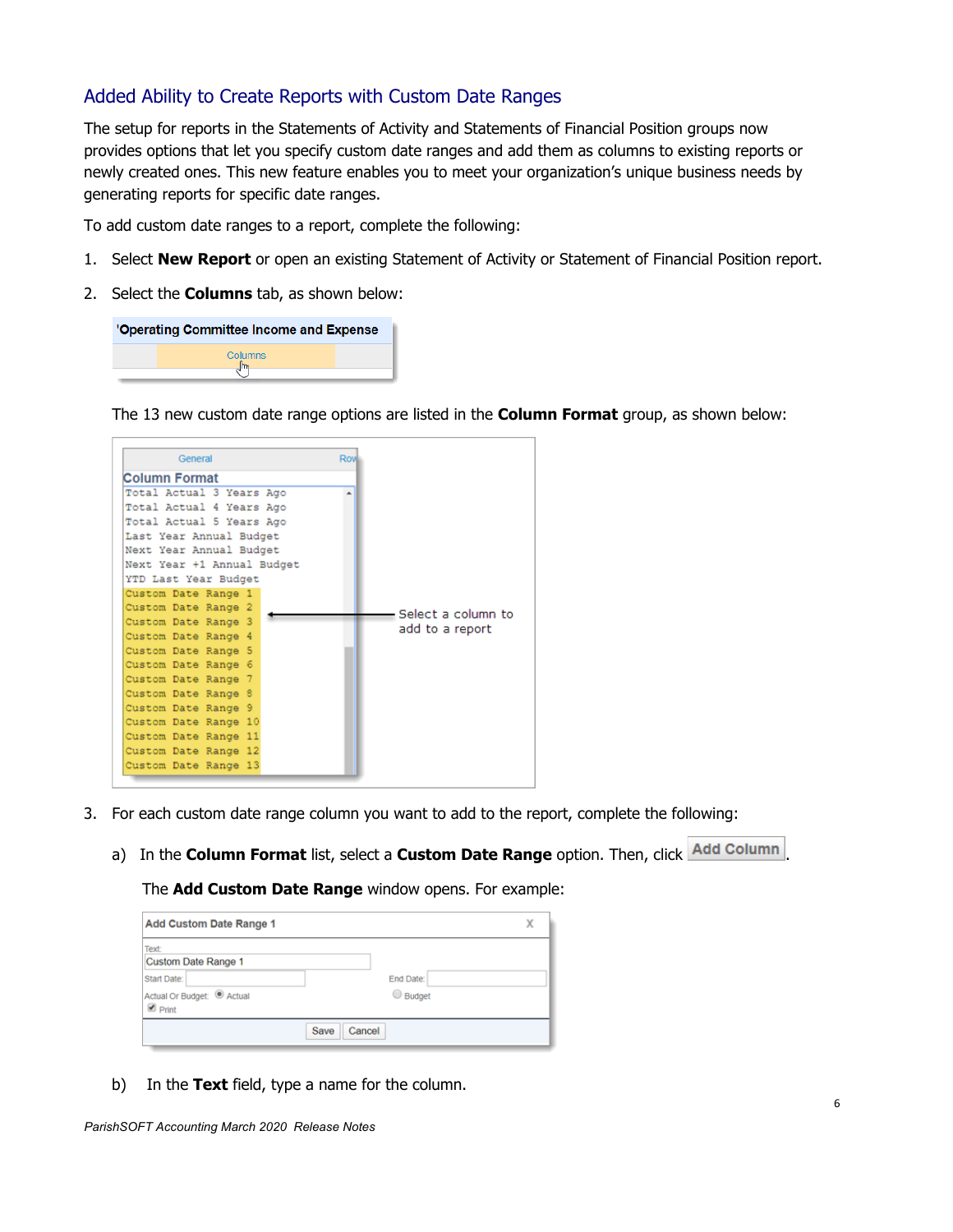- c) Specify the beginning and ending dates of the reporting period in the **Start Date** and **End Date** fields, respectively.
- d) If you are generating a Statement of Activities report, select one of these options:
	- **Actual**: prints actual change in the account balance between the start and end dates specified.
	- **Budget**: prints the budget change for the account between the start and end dates specified.
- e) The **Print** checkbox determines whether the column prints on the report. If you do not want the column to print (to save space), deselect the checkbox.
- 4. Click Save to add the column to the report.

#### Limit on Memorized Numbers Increased

Previously, when assigning a memorized number to rows in a report, users select a number higher than 30. As shown in the following illustration, the limit for memorized numbers was increased to 999:

| The Memorized Number<br>limit was increased to 999. |     |  |
|-----------------------------------------------------|-----|--|
| Memorized Number:                                   | 999 |  |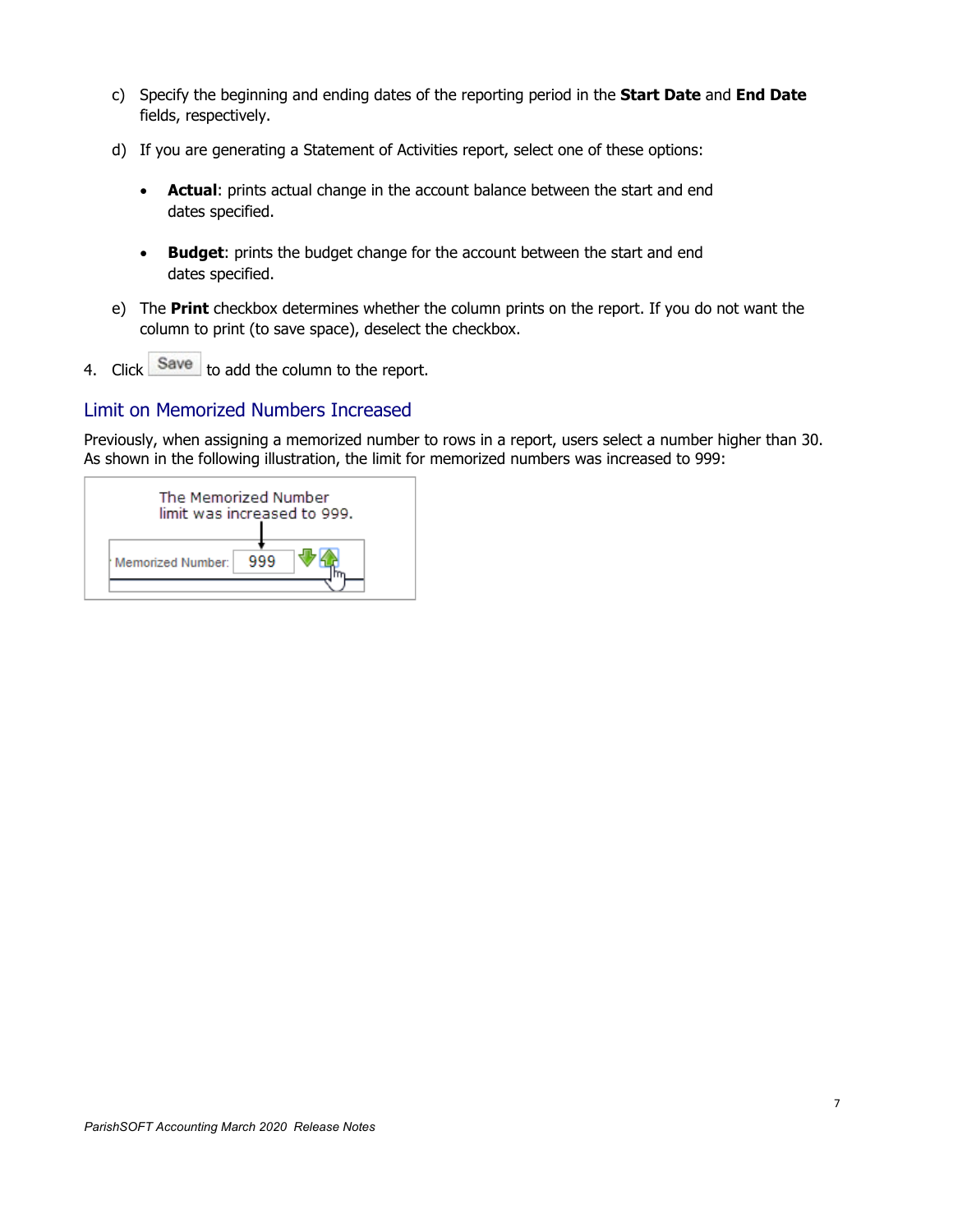## Resolved Issues

**Consolidation Manager** 



#### Archive Process Not Pushing Archived Accounts to Parishes

Previously, when an account was archived at the Consolidation Manager level, parishes were not made aware of the change. We resolved this issue. When the diocese archives an account, the status "archived" appears for the account in the parishes' chart of accounts.



#### Permission Setting for Purchase Order Module Not Working As Expected

Previously when the permission setting (the **show** option), which controls access to the Purchase Order module, was disabled, church users were able to see the **Purchase Order** tab and access the module. We corrected this issue. The module permission setting now works as expected.





#### Bill Total Not Updated After a Line Item Is Deleted

Previously after the user deleted a line item from a bill, the **Total** fields on the **Bill Information** page failed to update and show the correct amount. The fields were updated only after the user clicked **Submit**. We fixed this issue. When the user deletes a line item from a bill, the **Total** fields are now immediately updated to show the bill amount.